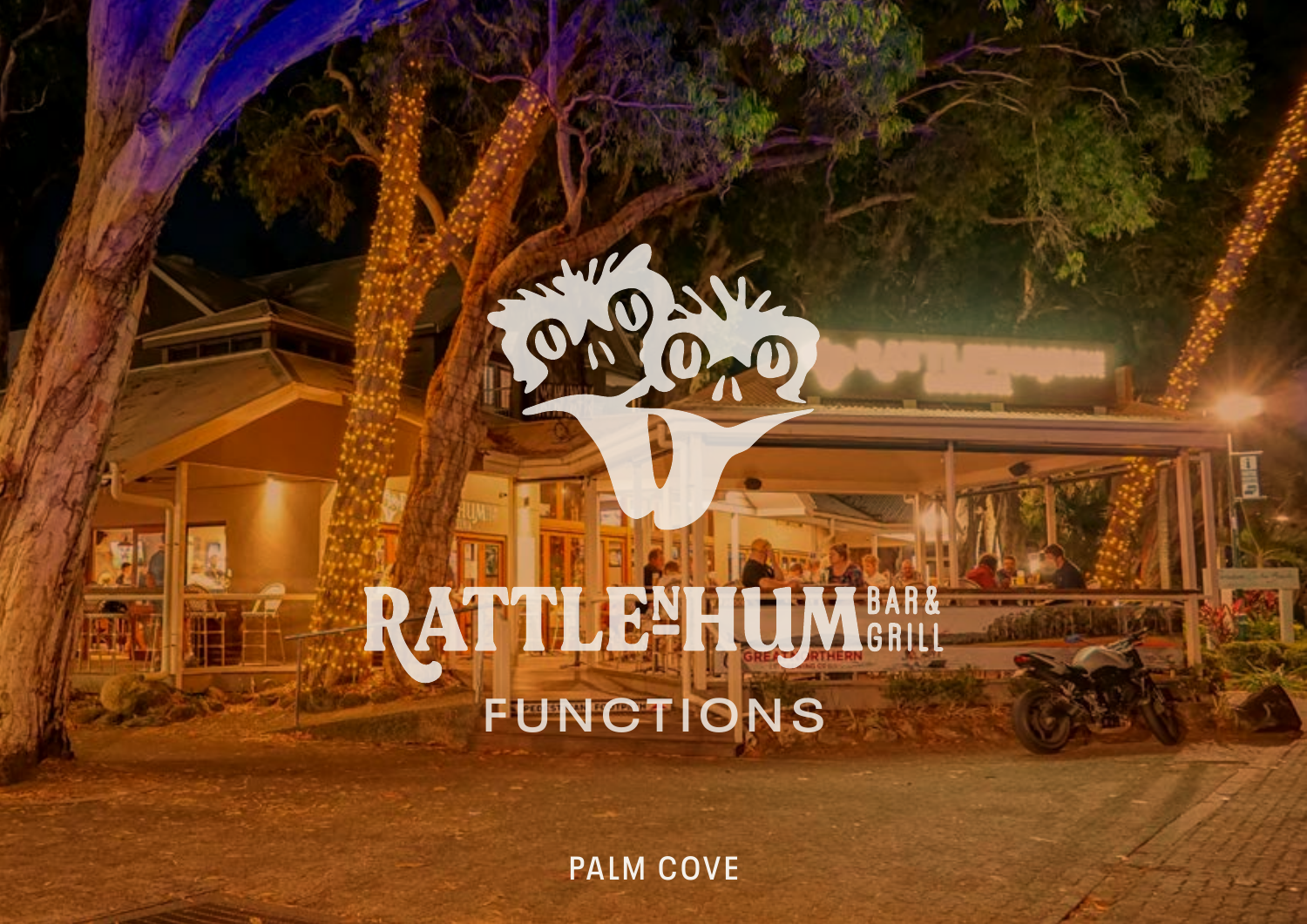# **FUNCTIONS AT RATTLE**

Located in the heart of the quaint seaside town of Palm Cove just 20 minutes north of Cairns, Rattle n Hum welc omes lo cals & visitors to join us for your celebration. Wedding receptions, pre/post ceremony drinks, Christmas parties, birthdays, hens & bucks, corporate events & more.

A quintessential Rattle venue, the interior lofty, light and very welcoming, and unique to Rattle Palm Cove are the Heritage listed Paperbark Trees which feature throughout the venue. The modern 360 degree bar offers an extensive drink selection of local and international beers, spirits and wines with a food offering of classic pub favourites and some Rattle specials.

Enjoy a relaxed atmosphere and let our team look after your guests.

For further information or to view the venue, please email us at palmcove@rattlenhumbar.com.au or call on 07 4059 2000.

# **RATTLE N HUM BAR & GRILL**

119 Williams Esplanade, Palm Cove QLD 4879

**rattlenhum.com.au/palmcove**

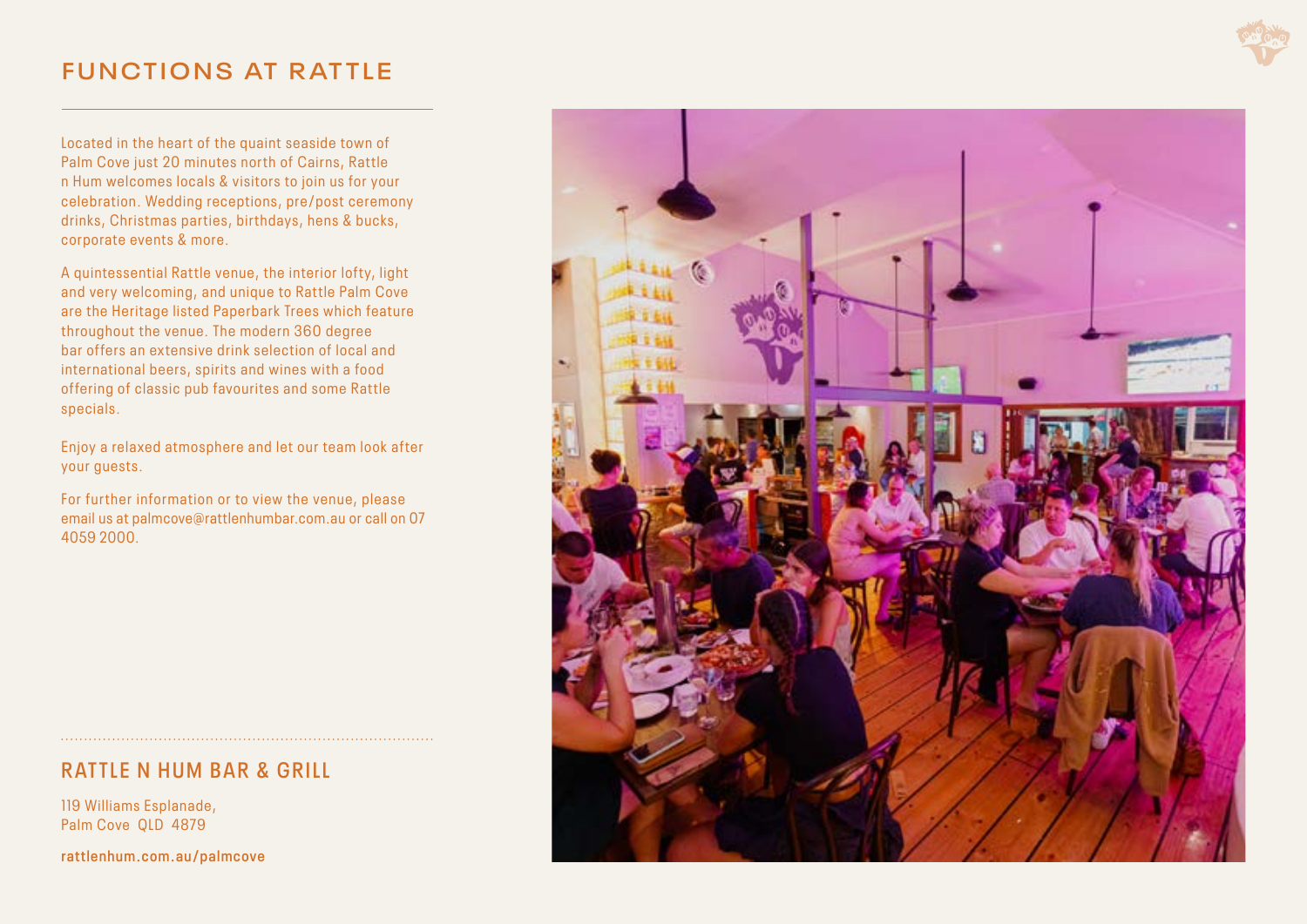# **VUE DE LA MER**

Our most sought after function space. The Vue de la Mer deck is located at the front of the venue, with panoramic views of pristine Palm Cove ocean front. The area is sheltered by a high pergola roof, giving a spacious feel.

Host a seated lunch or dinner for 35.

The fairy lit tropical trees lining the deck offer a warm ambience, perfect for an intimate wedding reception or pre/post ceremony drinks.

# **PAPERBARK (POOL TABLE LOCATION)**

In true Rattle style, this space is an indoor, sporting inspired pocket of the venue. The focal point being our longest standing local, the enormous Paperbark tree. With folding glass doors, take in the ocean breeze, whilst plaving a game of pool.

Catering for up to 55, with dry high bars and stools. Perfect for a relaxed, stand up party. There is a large screen showcasing live sports, which can be utilised for private parties for slideshows.

# **ESPLANADE ALLEY**

Wrapped along the venue lies our largest outdoor area. Enticing passers-by to enjoy the views of the quirky interior of the venue and seaside town alike, this area is perfect for those balmy TNQ days.

The Alley can accommodate up to 50, a lovely casual area with wooden barrels and high bar stools dotted around the deck.



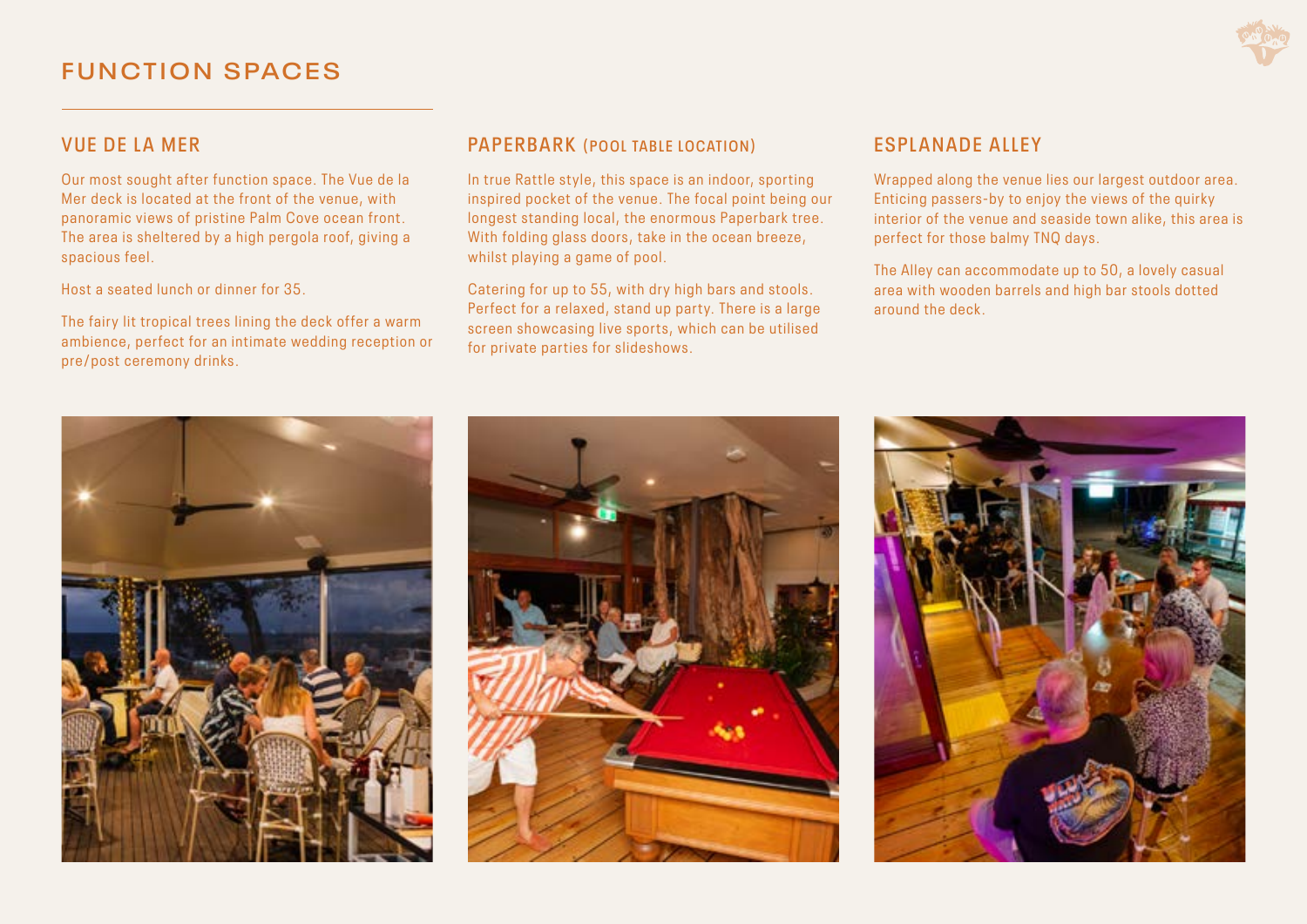# **RESTAUR ANT**

# **RESTAURANT**

The interior of the venue is laid out with plenty of low-lying dining tables. Perfect for catering seated occasions at ease. The floor plan is versatile & our function team are happy to suggest ideas on enquiry.

Tall, comfy wooden tables & stools are available for relaxed, smaller parties.

# **SPECIAL TOUCHES**

We love to assist with finer detail & offer a local vendor guide to cover all unique touches.

Please contact us if you would like to view the spaces & venue, call on 07 4059 2000 or email palmcove@ rattlenhumbar.com.au.



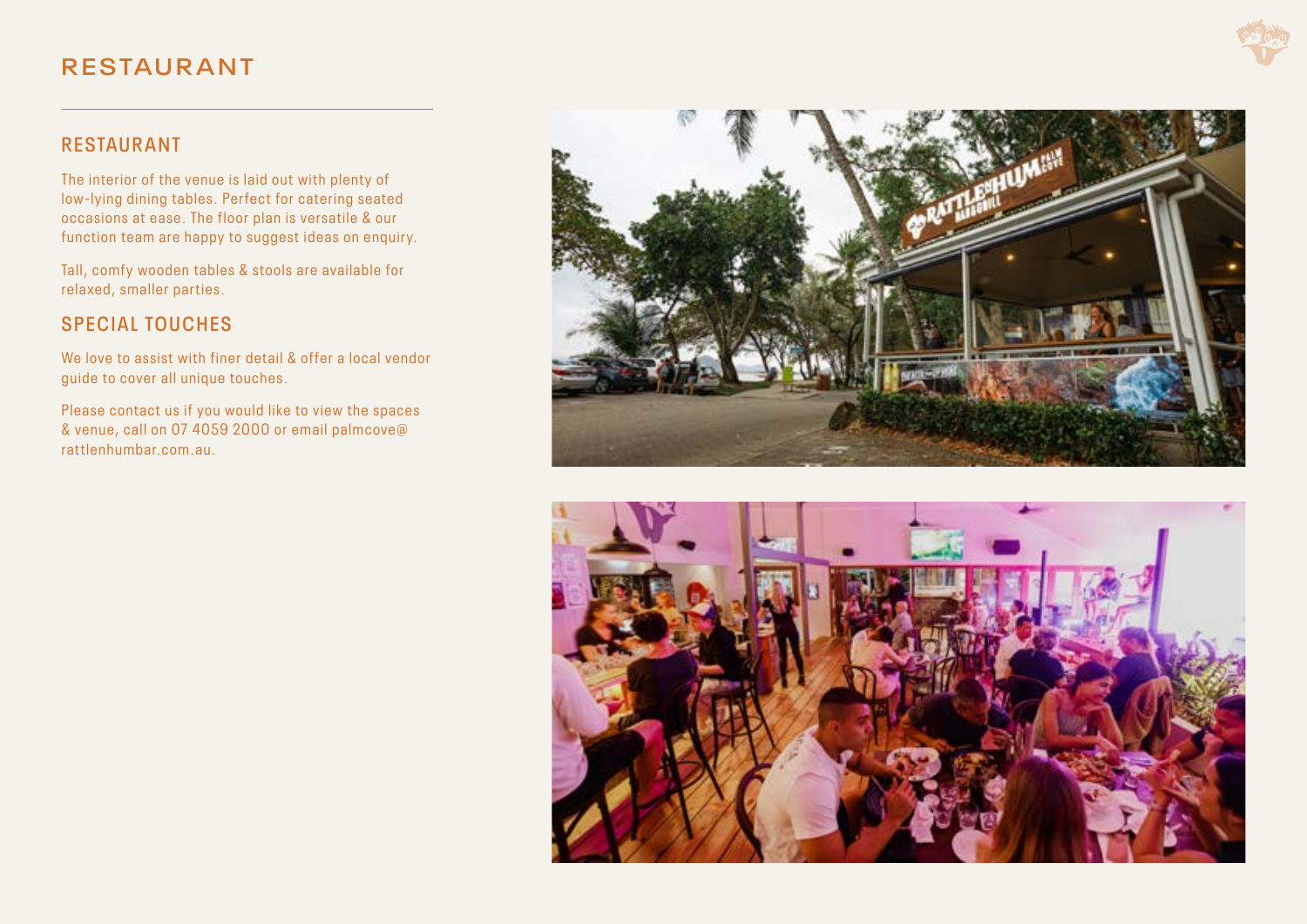# **PLATTERS**



#### **CHARCUTERIE BOARD \$160** SERVES 15 GUESTS Seasonal cheeses, meats & local accompaniments

**O'BUOY \$10 PER GUEST MINIMUM 30 GUESTS** Boat served beer battered barramundi, chips, lemon wedge, homemade tartare

**SEASIDE \$200** SERVES 15 GUESTS Fresh Australian seafood. Selections advised on order

# **WINGS \$140** SERVES 15 GUESTS

Crispy wings, BBQ sauce, blue cheese dipping sauce

- Fries, tomato sauce +12
- Onion Rings, Chipotle Sauce +15
- Wedges, sour cream, sweet chilli +15

# **SLIDERS \$170** 40 PIECES

- Pulled pork & chipotle
- Chicken parmigiana
- Field mushroom with truffle mayonnaise

# **SHARING SALADS \$30**

Perfect for sharing. Fresh, crisp, seasonal salad, tossed in an olive oil dressing

- Add Grilled Chicken +\$10
- Add Lightly Spiced Calamari +\$12
- Add Chilled Prawns +\$14

7 days notice required on platter orders

Gluten friendly & Vegan selections available on enquiry with our function team

Some of our dishes may contain traces of nuts or other allergens



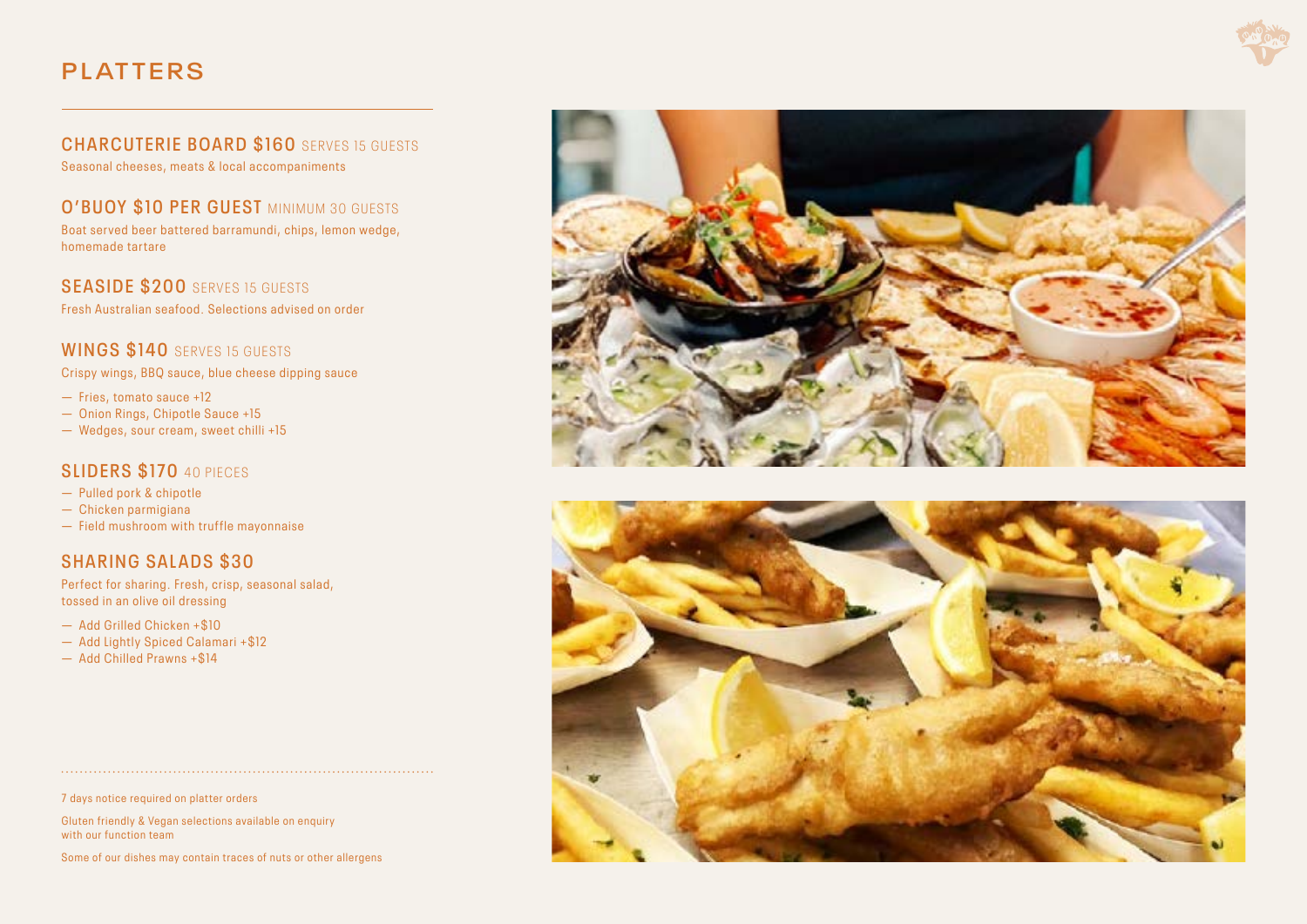# **HOT STONE PIZZA**

**CHOOSE 10 PIZZAS - \$200 CHOOSE 20 PIZZAS - \$380 CHOOSE 30 PIZZAS - \$500**

**MARGHERITA** Napoli sauce, mixed herbs, mozzarella, fresh basil

**ITALIANO** Basil pesto base, fresh tomato, olives, feta

**HAWAIIAN** Napoli sauce, ham, pineapple, mozzarella

**AMERICANA** Napoli sauce, pepperoni, mozzarella

**CAPRICCIOSA** Napoli sauce, ham, mushroom, olives, anchovies, mixed herbs, mozzarella

**PRAWN & SALMON** Napoli sauce, spinach, prawns, smoked salmon, red onion, capsicum, feta

**MEATLOVERS** BBQ sauce base, ham, bacon, Italian sausage, pepperoni, mozzarella

#### **ON FIRE**

Napoli sauce, seasoned chicken, jalapeños, capsicum, Italian sausage, red onion, pepperoni, chilli flakes, mozzarella

**TANDOORI CHICKEN** Napoli sauce, red onion, capsicum, Tandoori chicken, mango yoghurt, mozzarella

**AUSSIE** Napoli sauce, ham, mushroom, red onion, egg, mozzarella

#### **SUPREME**

Napoli sauce, pepperoni, ham, mushroom, olives, pineapple, capsicum, Spanish onion, mozzarella

# **CALZONE**

**VEGGIE SUPREME** Napoli sauce, fresh tomato, mushroom, red onion, capsicum, olives, mozzarella

**GOURMET SALMON** Napoli sauce, fresh tomato, spinach, smoked salmon, red onion, feta, mozzarella

### **SHARE**

**GARLIC PIZZA BREAD \$13** Garlic base, sea salt, mixed herbs, mozzarella

**FRIES \$8**

**WEDGES \$10** Sour cream and sweet chilli

**ONION RINGS \$10** Chipotle sauce

NOTE: Pizza's are 12" with 8 slices

PLEASE NOTE: Gluten friendly base +\$5 Vegan cheese +\$3

Traces of gluten will be present within oven

7 days notice required on orders

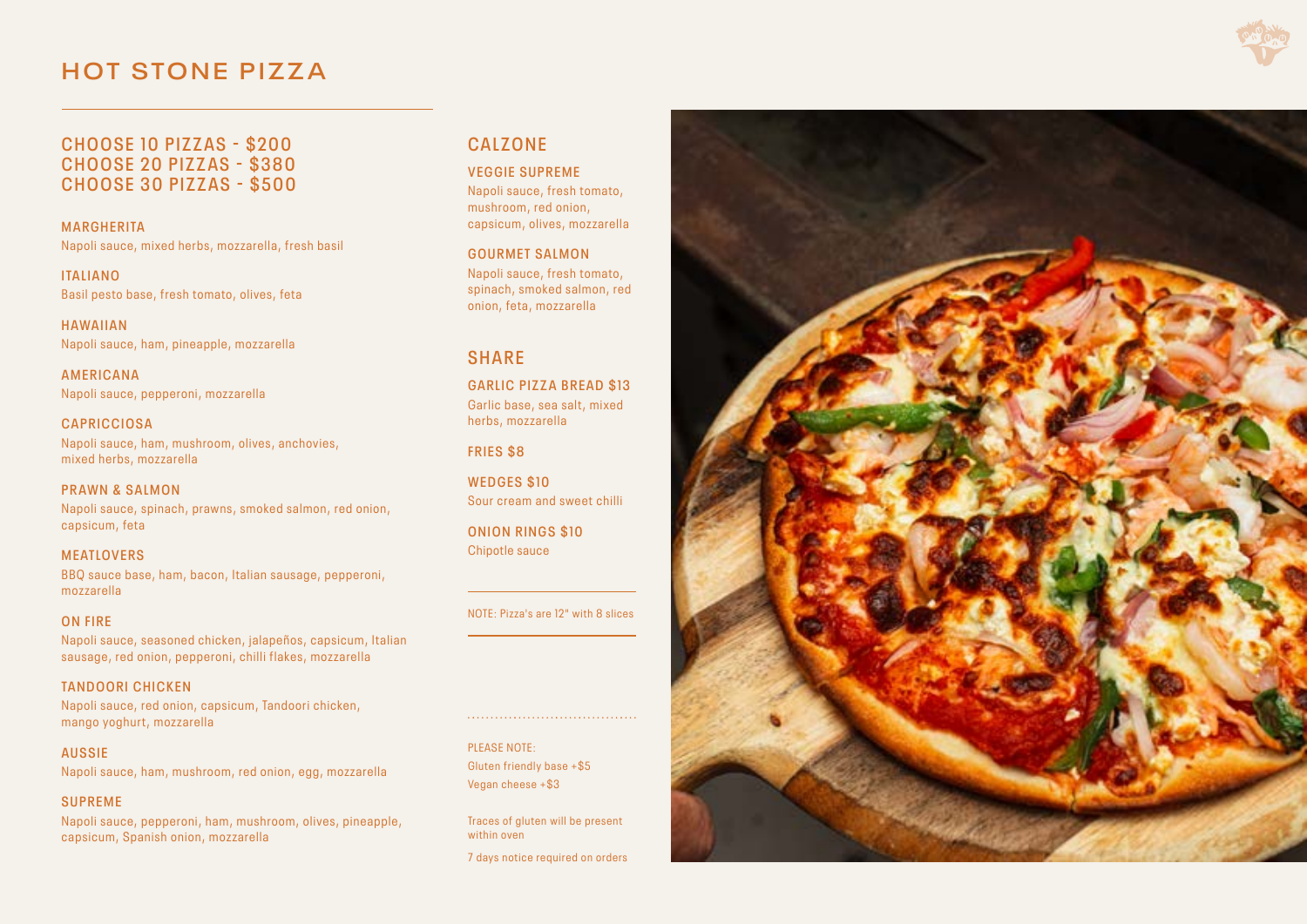# **BEVER AGE PACK AGES**



## **STANDARD PACKAGE 2 HOURS - \$55 PER PERSON**

# **3 HOURS - \$62 PER PERSON**

**BEER & CIDER** Great Northern Original, Great Northern Super Crisp 3.5%, Somersby Apple Cider

**SPARKLING** Seppelt 'The Drives' Sparkling NV VIC

**WHITE WINE** St Huberts 'The Stag' Chardonnay VIC Squealing Pig Sauvignon Blanc NZ

**RED WINE** Little Berry Shiraz SA

**SOFT DRINK** Coca Cola, Sprite, Fanta, Ginger Ale, Tonic Water

# **DELUXE PACKAGE 2 HOURS - \$65 PER PERSON 3 HOURS - \$75 PER PERSON**

**BEER & CIDER** Entire Tap Beer & Cider selection\*

#### **S PA R K L I N G**

Seppelt 'The Drives' Sparkling NV vic T'Gallant Sparkling Prosecco VIC

#### **WHITE WINE**

Cape Schanck Pinot Grigio VIC Leo Buring Dry Riesling SA Squealing Pig Sauvignon Blanc NZ St Huberts 'The Stag' Chardonnay VIC

#### **RED WINE**

Squealing Pig Pinot Noir Rose NZ Fickle Mistress Pinot Noir NZ Wynns 'The Gables' Cabernet Sauvignon SA Little Berry Shiraz SA

#### **SOFT DRINK & JUICE**

Coca Cola, Sprite, Fanta, Ginger Ale, Tonic Water, Apple Juice, Pineapple Juice, Orange Juice, Cranberry Juice, Lemon Lime **Bitters** 

PLEASE NOTE:

Beer & Cider 425ml pour - Sparkling 100ml pour Wine 150ml pour - Spirits 30ml pour All beverages subject to availability

In accordance with Liquor Licence policies, RSA is always observed

Terms & conditions will be forwarded to host on package booking

#### **INCLUDE HOUSE SPIRITS TO ANY PACKAGE +\$10 PER PERSON PER HOUR**

Gin, Vodka, Scotch, Bourbon, Rum

\*excludes spirit taps